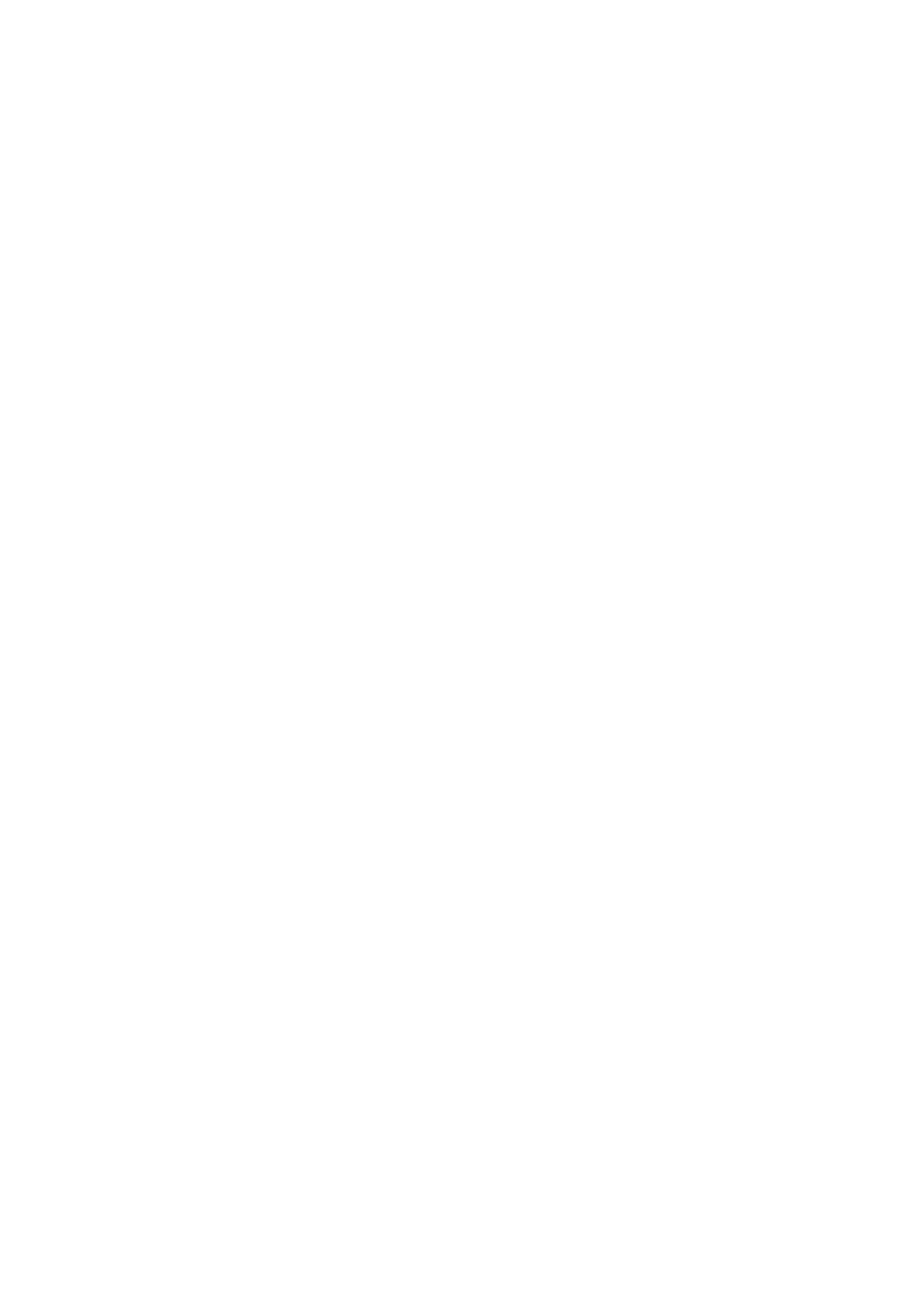# *Table of contents*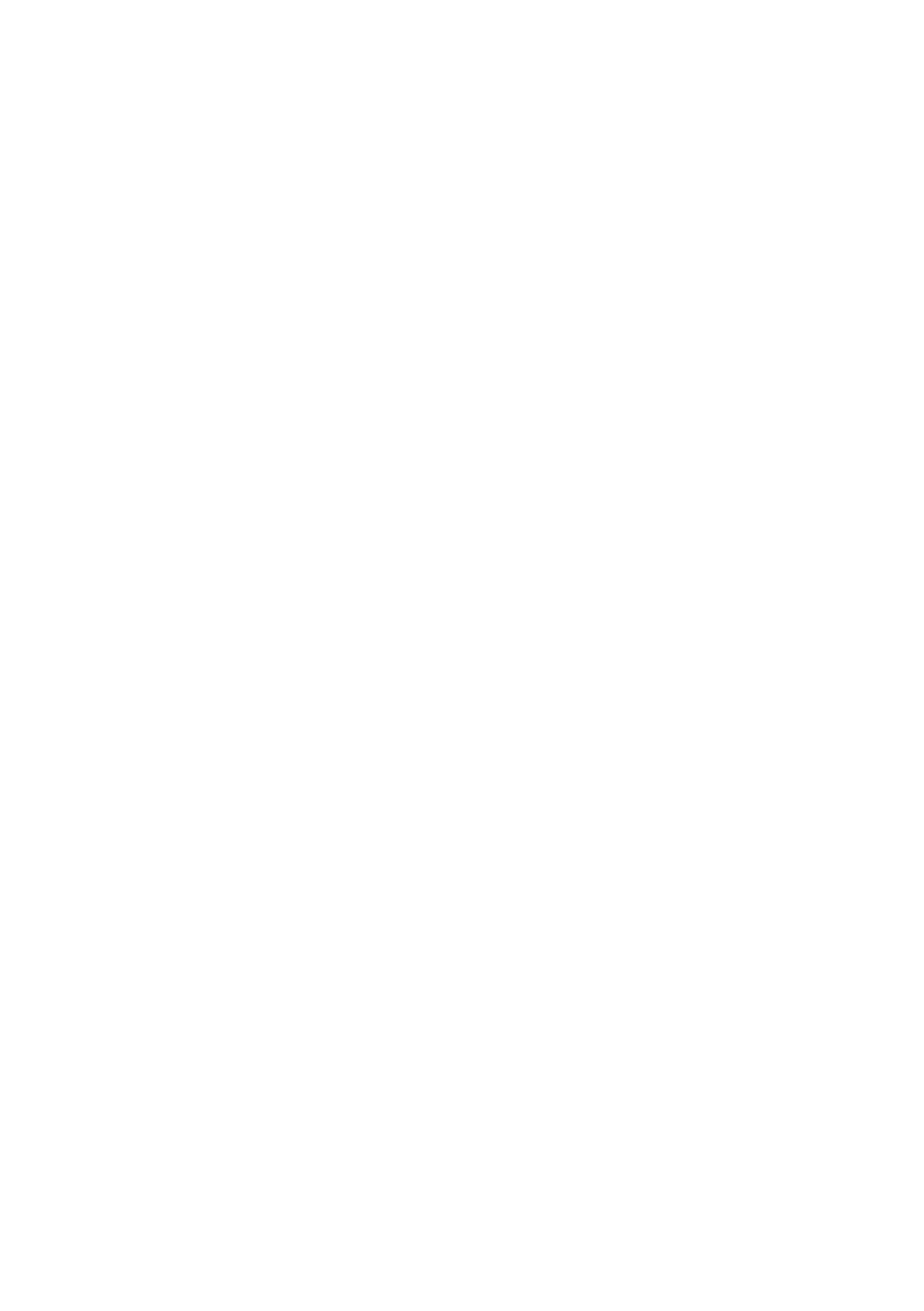# *Glossary*

The following abbreviations and acronyms are used throughout this explanatory memorandum.

| <i><b>Abbreviation</b></i> | <b>Definition</b>                     |
|----------------------------|---------------------------------------|
| ITAA 1997                  | <i>Income Tax Assessment Act 1997</i> |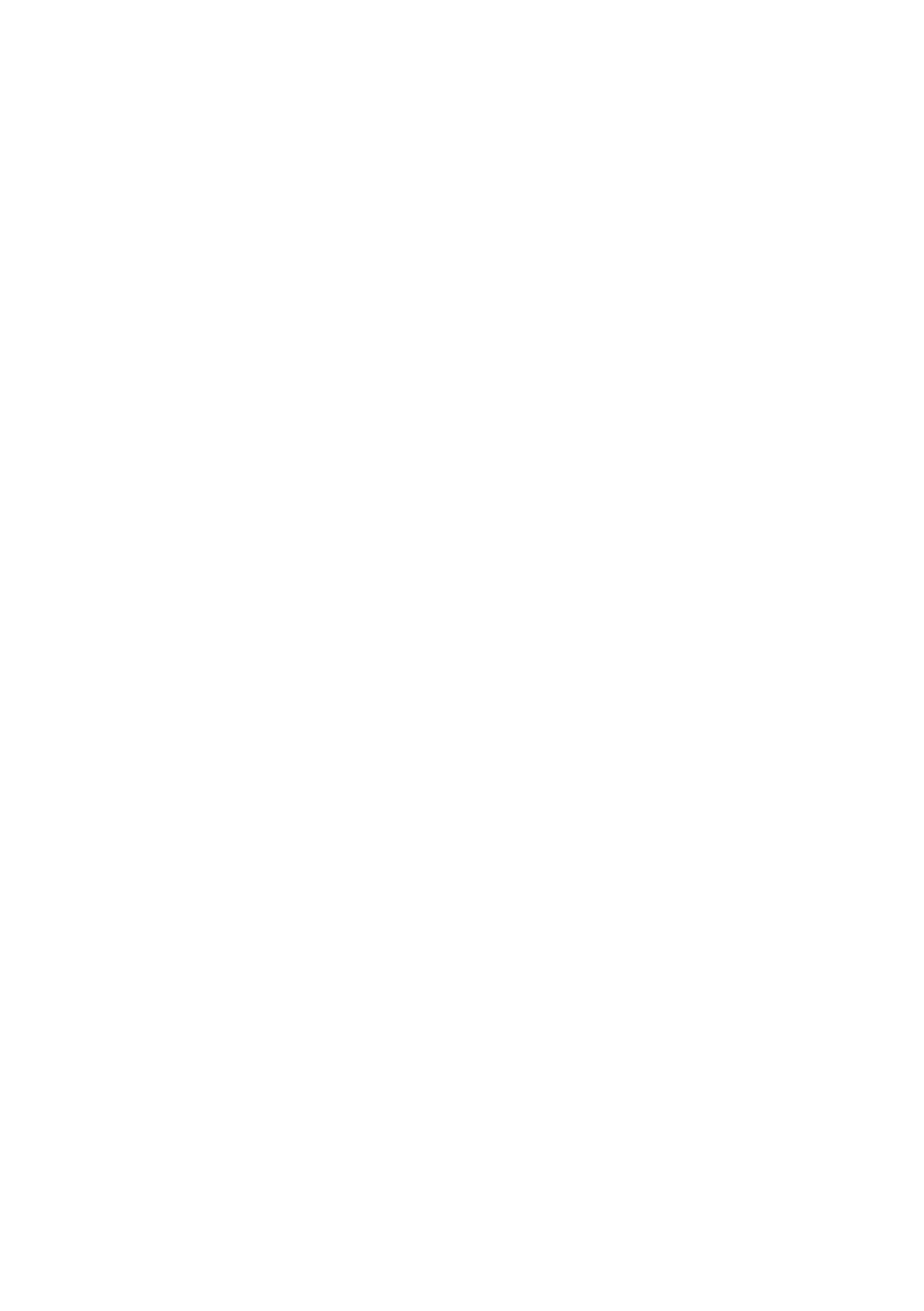## **Outline of chapter**

 $1.1$ Schedule # to this Bill amends the ITAA 1997 to provide the choice to self-assess the effective life of certain intangible depreciating assets rather than using the statutory effective life in working out the decline in value.

## **Context of amendments**

 $1.2$ The current law mandates the effective life to be used for certain intangible depreciating assets in calculating their decline in value, which may not necessarily reflect the period of time that the assets provide economic benefits to the taxpayer.

In the 2021-22 Budget, the Government announced the Digital  $1.3$ Economy Strategy, which outlines actions and policies the Government is taking to grow Australia's future as a modern and leading digital economy by 2030. The Strategy includes measures to empower businesses to grow investment in digital technologies, one of which is to allow taxpayers to self-assess the effective life of certain intangible depreciating assets.

The amendments to provide the choice to self-assess the  $1.4$ effective life of certain intangible depreciating assets will better align the taxation treatment of those assets with the actual period of time that the assets provide economic benefits. It also aligns the treatment of those intangible depreciating assets with that of tangible assets.

## **Summary of new law**

 $1.5$ The new law allows a taxpayer to choose to self-assess the effective life of intangible depreciating assets listed in the table in subsection 40-95(7) rather than using the statutory effective life specified in the table. The choice can be made in relation to intangible assets the taxpayer starts to hold on or after 1 July 2023. The intangible assets to which this choice applies are:

- a standard patent;
- an innovation patent;
- a registered design;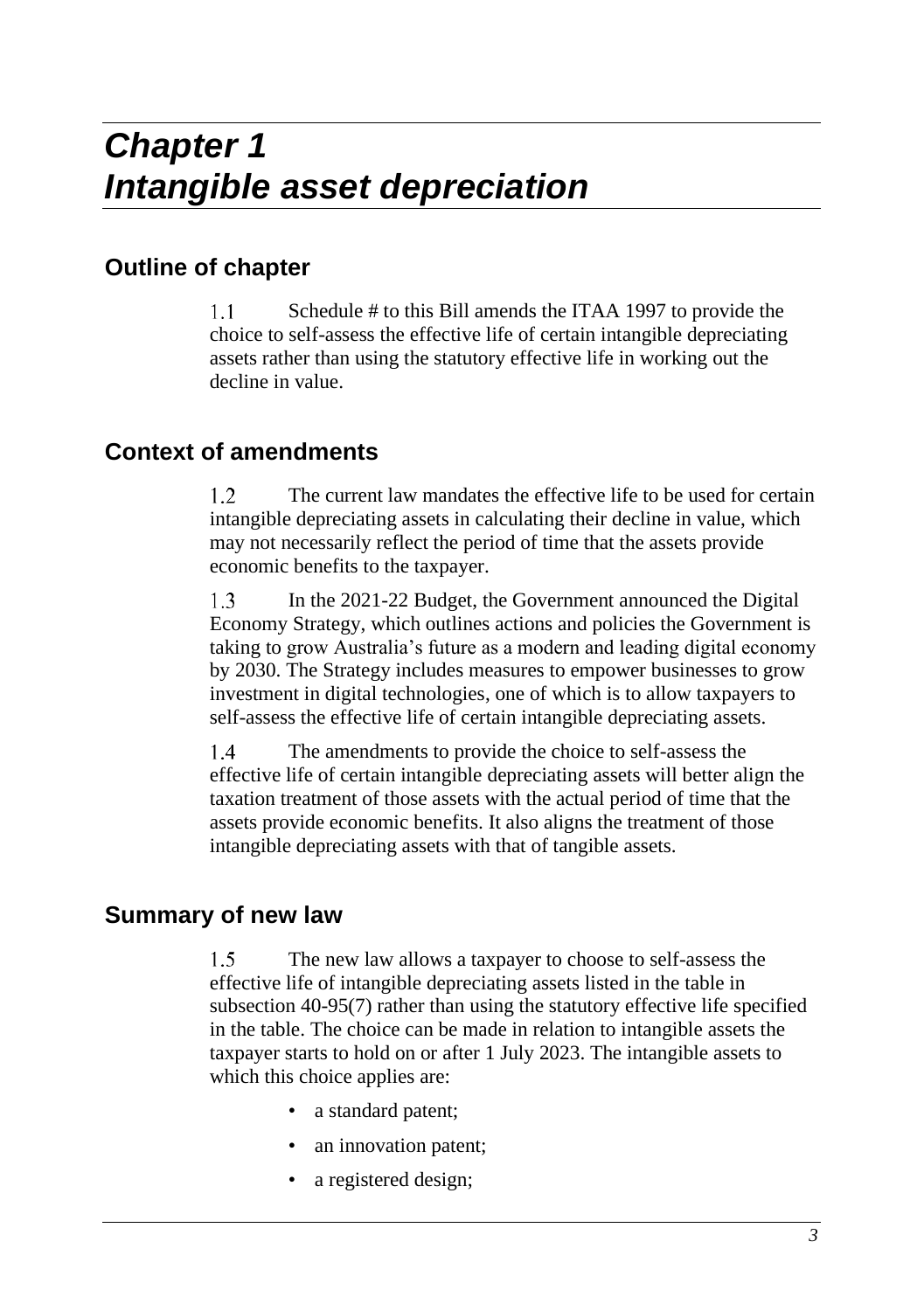- a copyright (except copyright in film);
- a licence (except one relating to a copyright or in-house software);
- a licence relating to a copyright (except copyright in a film);
- in-house software:
- a spectrum licence; and
- a telecommunications site access right.

1.6 The effective life is used to calculate the decline in value of the intangible asset.

 $1.7$ The new law also allows the taxpayer to recalculate the effective life in later income years if the effective life the taxpayer has been using is no longer accurate because of changed circumstances relating to the nature of the asset's use.

1.8 If the cost of the asset increases by at least 10 per cent in a later income year the taxpayer must recalculate the effective life of the asset.

1.9 The taxpayer must also recalculate the effective life of the asset for the income year that the taxpayer starts to hold it if:

- the taxpayer is using an effective life because of the associate or same user rule in subsection 40-95(4) or (5); and
- the asset's cost increases after the taxpayer starts to hold it in that year by at least 10 per cent.

## **Comparison of key features of new law and current law**

| New law                                                                                                                                                                                                                                                                  | Current law                                                                                                                                                                                                                         |
|--------------------------------------------------------------------------------------------------------------------------------------------------------------------------------------------------------------------------------------------------------------------------|-------------------------------------------------------------------------------------------------------------------------------------------------------------------------------------------------------------------------------------|
| To calculate the decline in value of<br>certain intangible depreciating<br>assets, a holder of the asset can<br>choose to self-assess the effective<br>life rather than use the statutory<br>effective life.                                                             | To calculate the decline in value of<br>certain intangible depreciating<br>assets, a holder of the asset must use<br>the statutory effective life.                                                                                  |
| Unless the asset is copyright, licence<br>relating to copyright or in-house<br>software, a subsequent holder of<br>certain intangible depreciating assets<br>must use the remaining statutory<br>effective life for the prime cost<br>method formula, if the holder does | Unless the asset is copyright, licence<br>relating to copyright or in-house<br>software, a subsequent holder of<br>certain intangible depreciating assets<br>must use the number of years<br>remaining in the effective life of the |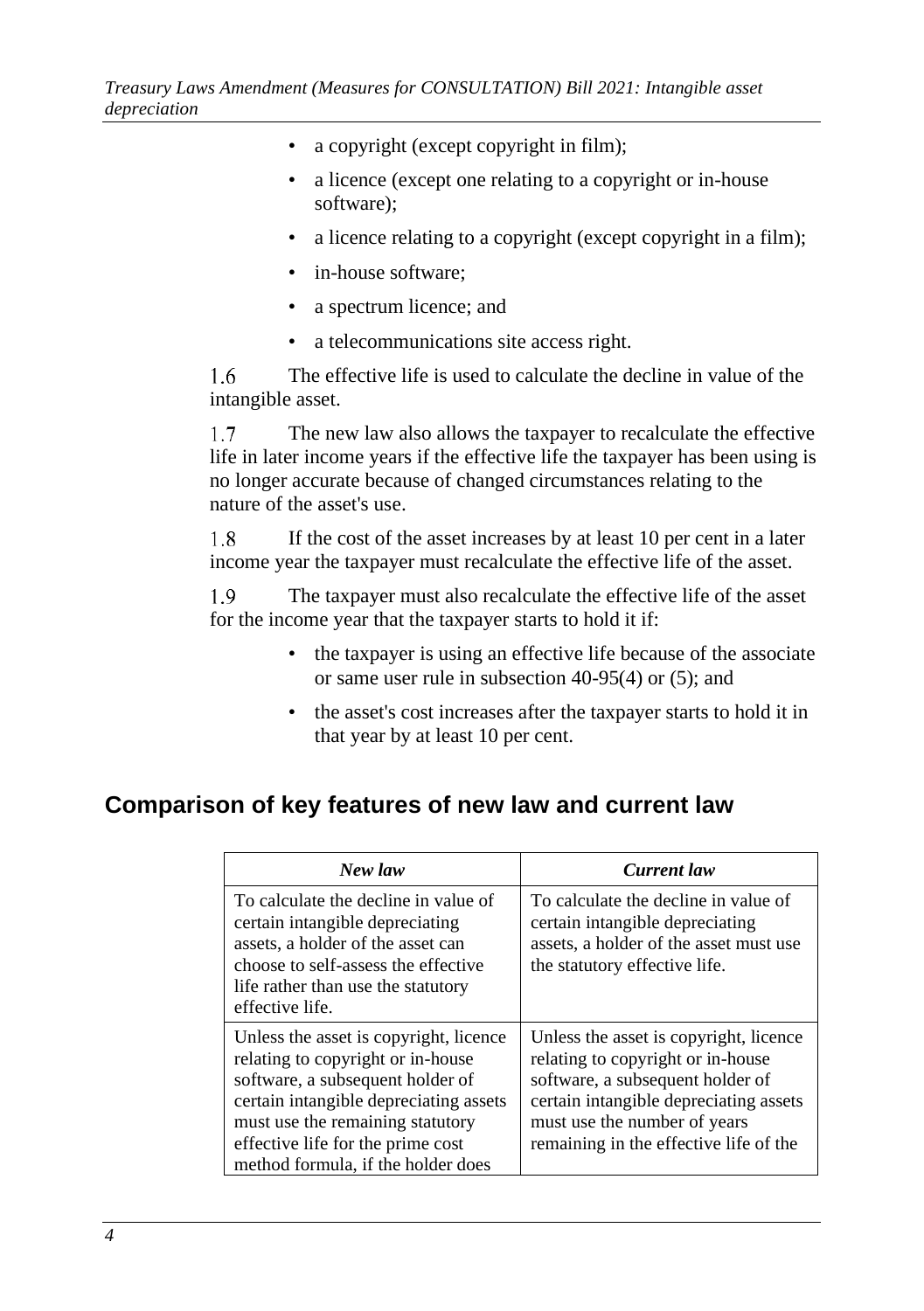| not choose to self-assess the<br>effective life.                                                                                                                                                                                                                                                                                                                                            | former holders for the prime cost<br>method formula.                    |
|---------------------------------------------------------------------------------------------------------------------------------------------------------------------------------------------------------------------------------------------------------------------------------------------------------------------------------------------------------------------------------------------|-------------------------------------------------------------------------|
| If a subsequent holder of certain<br>intangible depreciating assets<br>self-assesses the effective life of the<br>asset, the holder is not able to adjust<br>the prime cost method formula.                                                                                                                                                                                                 | No equivalent.                                                          |
| If in a later income year, the<br>effective life used for certain<br>intangible depreciating assets is no<br>longer accurate due to a change in<br>circumstances relating to the nature<br>of the use of the asset, a holder of the<br>asset is able to recalculate the<br>effective life.                                                                                                  | A holder of the asset is not able to<br>recalculate the effective life. |
| If the cost of the intangible<br>depreciating asset increases by at<br>least 10 per cent in a later income<br>year, a holder of the asset must<br>recalculate the effective life.                                                                                                                                                                                                           | A holder of the asset is not able to<br>recalculate the effective life. |
| A new holder must recalculate the<br>effective life for the income year that<br>they start to hold certain intangible<br>depreciating assets, if the cost of the<br>asset increases by at least 10 per cent<br>and the asset:<br>is acquired from an associate;<br>continues to be used by the<br>$\bullet$<br>former user; or<br>has a new user who is an<br>associate of the former user. | A holder of the asset is not able to<br>recalculate the effective life. |

## **Detailed explanation of new law**

 $1.10$ The amendments provide a taxpayer with the ability to choose to self-assess the effective life of certain intangible depreciating assets they hold on or after 1 July 2023, or apply the existing statutory effective life specified in the table in subsection 40-95(7). The effective life is then used in calculating the decline in value of the intangible depreciating asset. *[Schedule #, items 8, 10 and 12, subsections 40-95(7), (7A) and (7B), and paragraph 40-105(4)(a)]*

1.11 Paragraph 40-105(4)(a) applies to assets that start to be held before, on, or after 1 July 2023 which have effective lives in accordance with the table in subsection 40-95(7) and the effective life is not being recalculated. However, it does not prevent a taxpayer from choosing to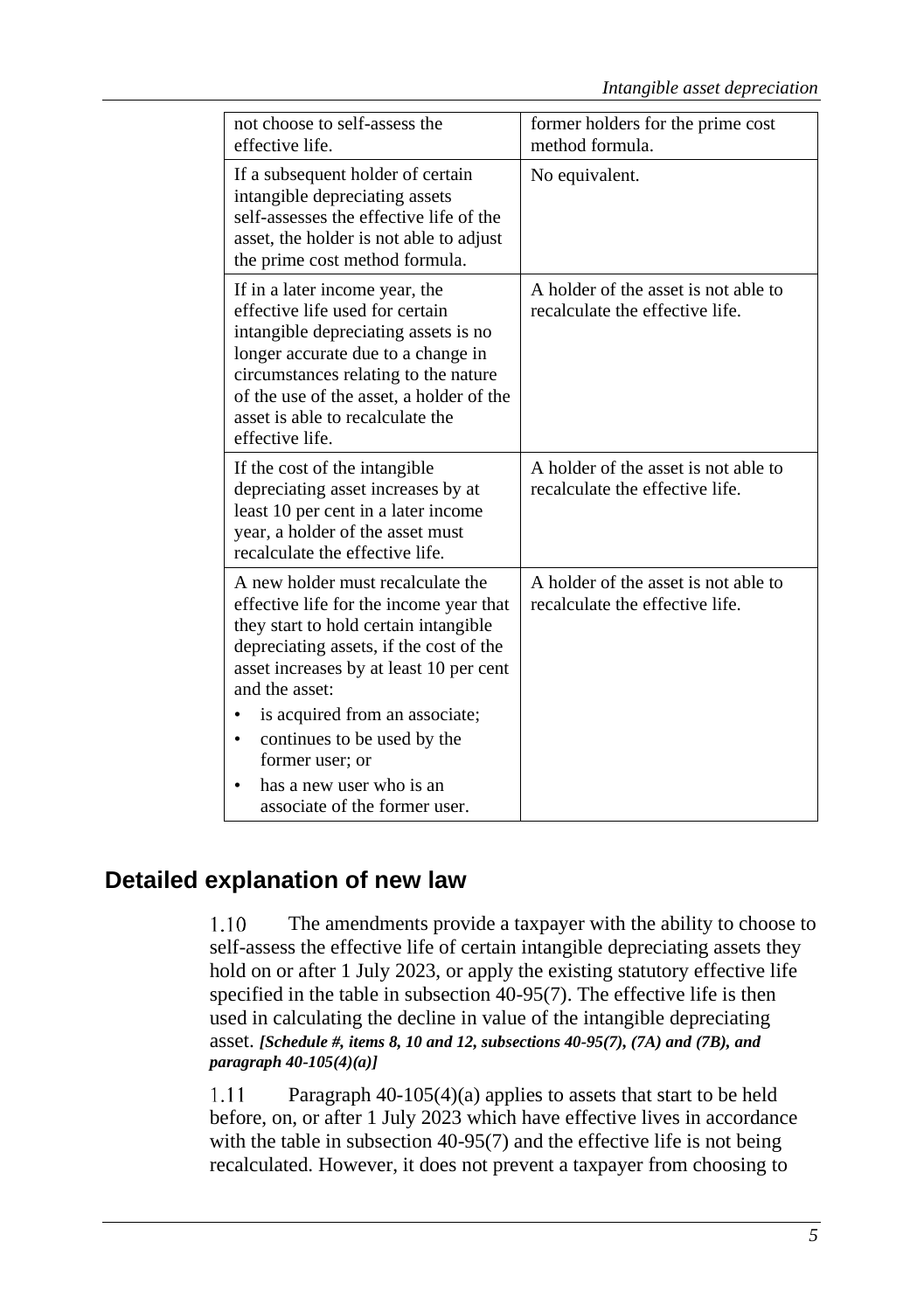self-assess the effective life under subsections 40-95(7) and (7A) of an asset the taxpayer starts to hold on or after 1 July 2023.

<span id="page-9-0"></span>1.12 In self-assessing the effective life of the asset, the taxpayer must work out the effective life in accordance with section 40-105, which includes taking into account:

- how they expect to use the asset;
- the estimated period of time that the asset can be used by any entity to derive income at its start time (for a taxable purpose, for producing exempt income and non-assessable non-exempt income or for the purpose of conducting research and development activities);
- the term of the asset and any options available for extension or renewal of that term; and
- the estimated time when the asset is likely to be scrapped, or sold for no more than scrap value or abandoned.

#### *[Schedule #, item 11, subsection 40-105(1C)]*

 $1.13$ A depreciating asset starts to decline in value from its start time, which is generally when the taxpayer first uses the asset or has installed the asset ready for use for any purpose.

1.14 Where the holder of an intangible depreciating asset specified in the table in subsection 40-95(7) has exclusive rights to exploit that asset, the exercise of those rights may include preventing unauthorised use by another person.

 $1.15$ If the taxpayer chooses to self-assess the intangible depreciating asset's effective life, the choice must be made for the income year in which the asset's start time occurs. *[Schedule #, item 10, subsection 40-95(7A)]*

The choice must be made by the day the taxpayer lodges their  $1.16$ income tax return for the income year unless a later time is allowed by the Commissioner of Taxation.

1.17 The choice applies to that income year and all later income years, except where a choice is made to recalculate the effective life, or where the taxpayer must recalculate the effective life (see paragraph[s 1.21](#page-10-0) to [1.25\)](#page-11-0).

### *Associate and same user rules*

1.18 Subsections 40-95(4) and (5) continue to oblige a taxpayer to use an effective life equal to the effective life of the former holder that is yet to elapse at the time the new holder starts to hold the asset if a depreciating asset: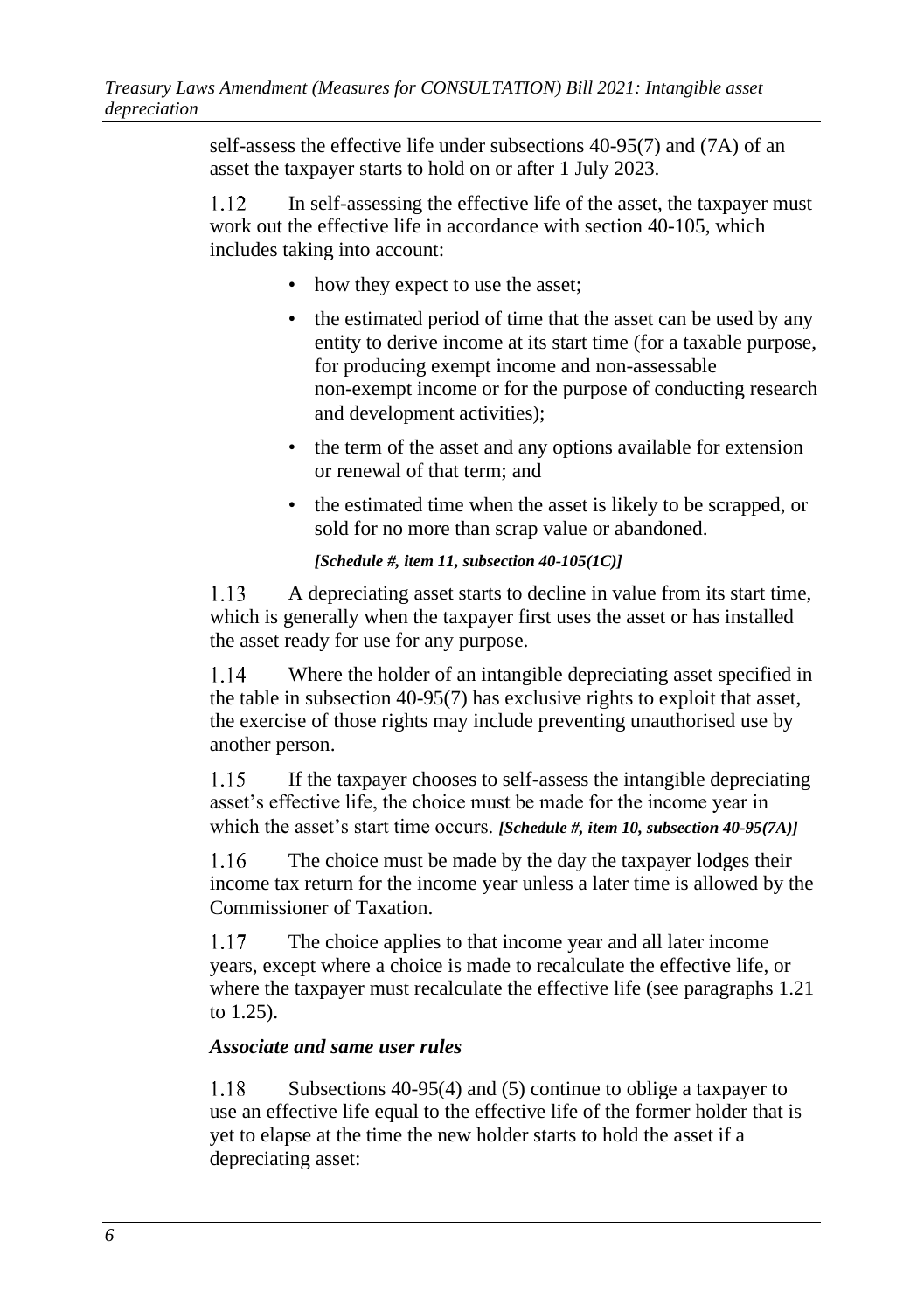- is acquired from an associate, who has deducted or can deduct the decline in value of the asset;
- continues to be used by the same user; or
- has a new user who is an associate of the former user.

1.19 These rules will apply consistently to intangible depreciating assets listed in the table in subsection 40-95(7) that a taxpayer starts to hold on or after 1 July 2023. Consequently, the new holder of the asset does not have the choice to self-assess the effective life of the asset or use the statutory effective life in the table in subsection 40-95(7). *[Schedule #, item 10, subsection 40-95(7B)]*

Example 1.1

Amy acquired a standard patent on 1 July 2024 for \$150,000. She self-assesses the effective life of the standard patent to be 15 years and works out the decline in value to be \$10,000 per annum.

Amy deducts the decline in value of the standard patent for the 2024-25, 2025-26 and 2026-27 income years.

On 1 July 2027, Amy sells the standard patent for \$120,000 to an associate, Michael.

Michael is not able to choose to self-assess the effective life or use the statutory effective life for the standard patent, because the associate rule in subsection 40-95(4) would apply to him. He must use the effective life Amy has been using that is yet to elapse at the time he starts to hold the standard patent.

On 1 July 2027, there are 12 years yet to elapse on the effective life that Amy has been using, so Michael must use an effective life of 12 years for the standard patent in working out his decline in value.

 $1.20$ However, the new holder must use the effective life applicable to the asset in the table in subsection 40-95(7), where the asset continues to be used by the former user or has a new user who is an associate of the former user and:

- the new holder does not know and cannot readily find out which effective life the former holder was using; or
- the former holder did not use an effective life.

*[Schedule #, items 6 and 7, subsections 40-95(6) and (6A)]*

#### *Recalculation of effective life*

<span id="page-10-0"></span>1.21 Where there are changes in a later income year to the circumstances relating to the nature of the use of an intangible asset that is in the table in subsection 40-95(7) that the taxpayer starts to hold on or after 1 July 2023, the effective life of the asset may be recalculated. This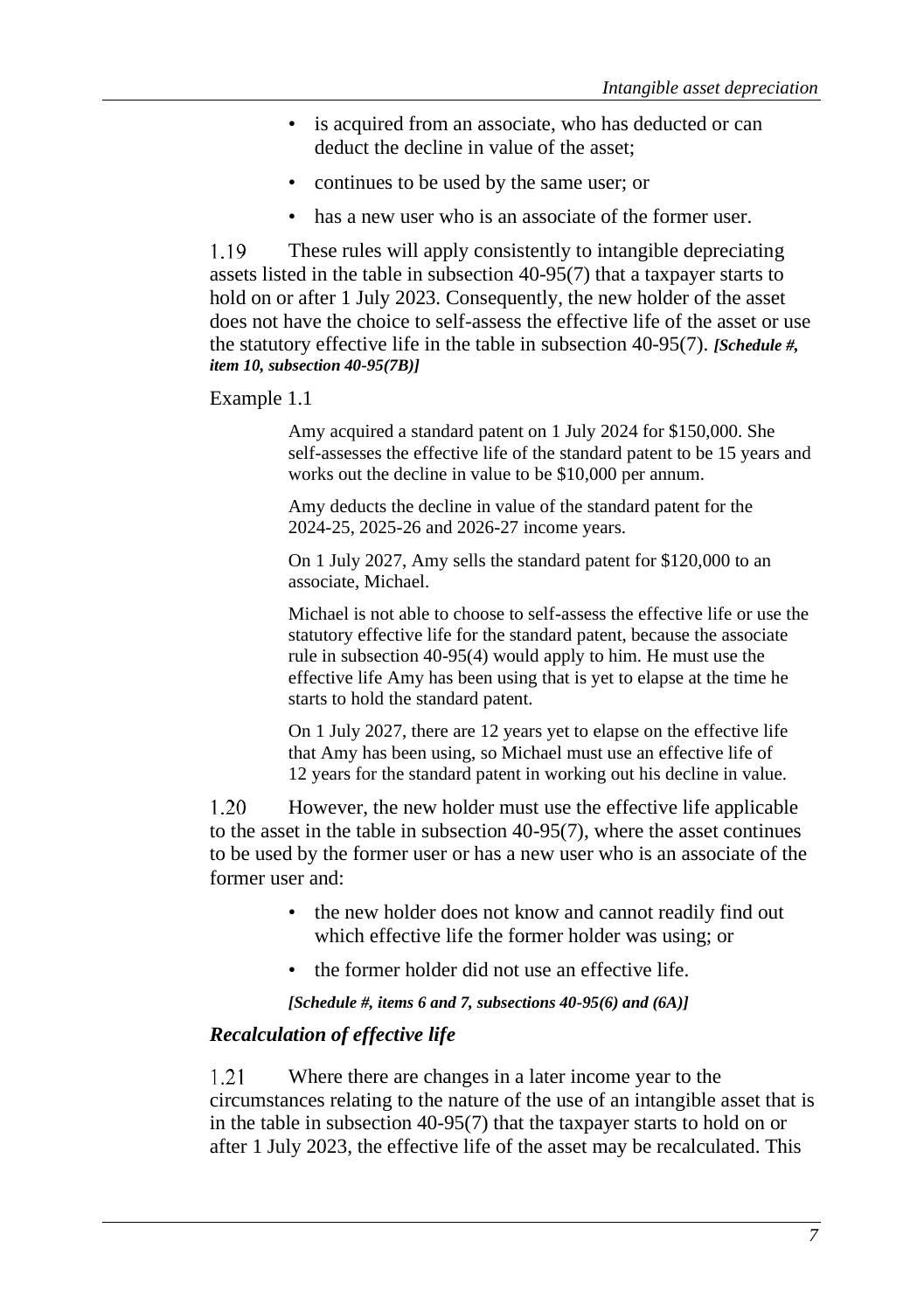is only available where the change in use makes the effective life that is being used inaccurate. *[Schedule #, item 15, subsection 40-110(5)]*

1.22 If the cost of the asset increases by at least 10 per cent in a later income year the taxpayer must recalculate the asset's effective life. *[Schedule #, items 13 to 15, subparagraphs 40-110(2)(a)(iii) and (iv), and subsection 40-110(5)]*

1.23 The taxpayer must also recalculate the effective life of the asset for the income year that the taxpayer starts to hold it if:

- the taxpayer is using an effective life because of the associate or same user rule in subsection 40-95(4) or (5); and
- the asset's cost increases after the taxpayer starts to hold it in that year by at least 10 per cent. *[Schedule #, item 15, subsection 40-110(5)]*

1.24 This treatment is consistent with the treatment of tangible depreciating assets.

<span id="page-11-0"></span> $1.25$ A recalculation of the effective life of an intangible depreciating asset that a taxpayer starts to hold on or after 1 July 2023 must be done under section 40-105 using self-assessment (see paragraph [1.12\)](#page-9-0).

## **Consequential amendments**

### *Adjustment to the prime cost method formula*

 $1.26$ If a holder of an intangible depreciating asset is not the first holder of the asset subsections 40-75(5) and (6) provide that the new holder needs to adjust the prime cost method formula to take into account the period that all former holders have held the asset. This adjustment does not apply to copyright, a licence relating to copyright or in-house software.

1.27 That is, instead of using the statutory effective life in the table in subsection 40-95(7), the new holder must use the period remaining in that effective life as at the time the holder starts to hold the asset.

1.28 Subsections 40-75(5) and (6) are being amended to ensure that the adjustment applies only in situations where the new holder uses the statutory effective life specified in the table in subsection 40-95(7). This is the case regardless of whether the former holder used the statutory effective life or self-assessed effective life. *[Schedule #, items 1 to 5, subsections 40-75(5) and (6)]*